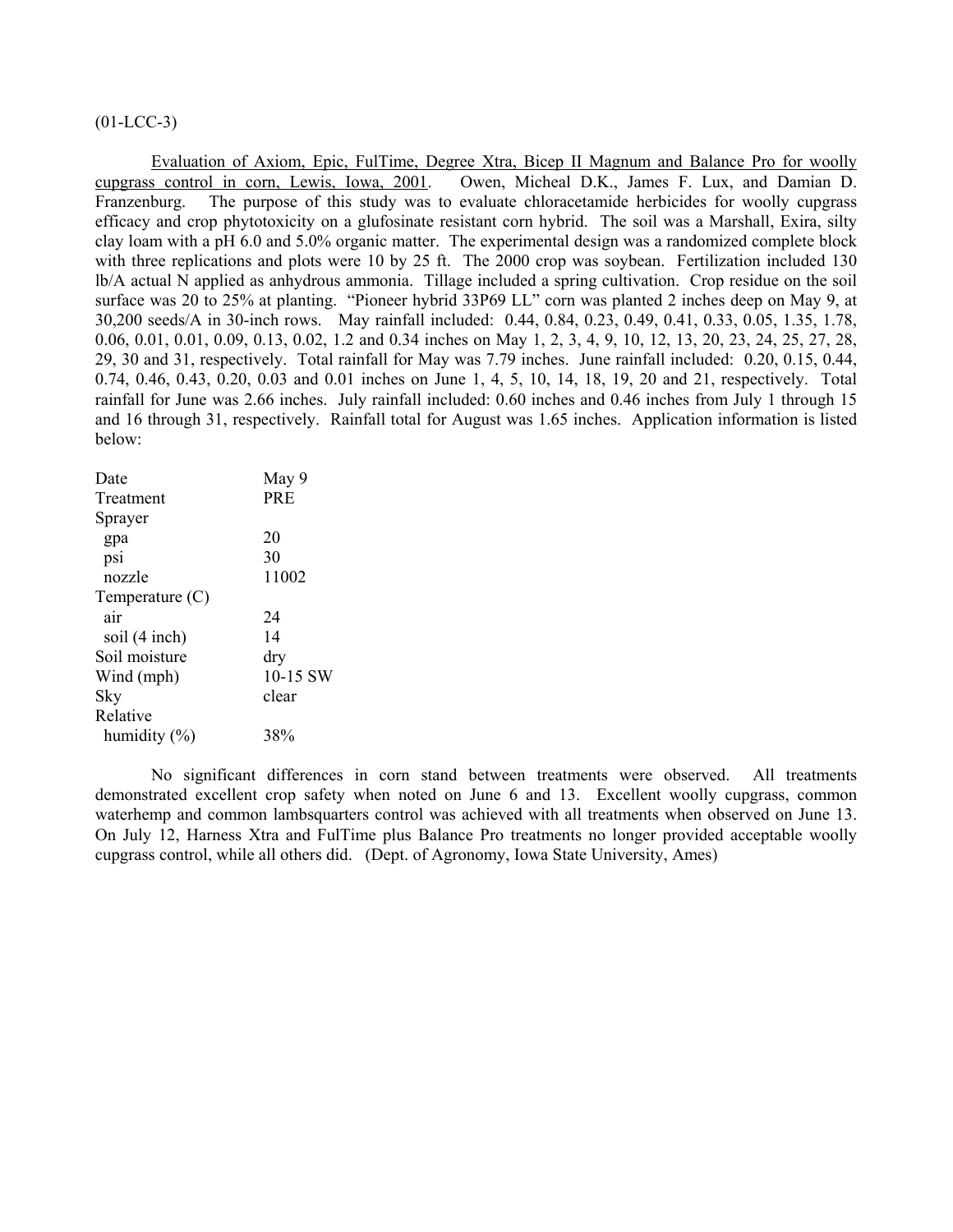# **TRIAL # US 047/01/01 000 A1 : LCC 3**

### **DATA MEAN**

 **TITLE:** Evaluation of Axiom, Epic, FulTime, Degree Xtra, Bicep II Magnum and Balance Pro for woolly cupgrass control in corn.

 **CREATED:** 06/05/2001 **REVISED:** 11/30/2001 **COMPLETED:** N  **PROJECT TYPE:** HERBICIDE

 **LOCATION:** LEWIS, IA **RESEARCHED BY:** IA State University  **DESIGN:** RANDOMIZED COMPLETE BLOCK DESIGN

| PLOT SIZE: 10.00 FT WIDE X 25.00 FT LONG          |               |                |          |                  |                                                      | REPS: 03       |                                                |                           |
|---------------------------------------------------|---------------|----------------|----------|------------------|------------------------------------------------------|----------------|------------------------------------------------|---------------------------|
| TRT TREATMENT<br>NUM COMPONENT                    | <b>RATE</b>   | DOSAGE         |          | ZEAMD<br>17.5 FT | ZEAMD<br>PHY %<br>UNIT TM 06/13/01 06/06/01 06/13/01 | ZEAMD<br>PHY 응 | ERBVI<br>CON <sub>8</sub><br>06/13/01 06/13/01 | AMATA<br>CON <sub>8</sub> |
| 1A UNTREATED CHECK                                | 0.00          | NA 1           | $\Omega$ | 19               | $\Omega$                                             | $\Omega$       | $\Omega$                                       | $\Omega$                  |
| 2A»AXIOM (68DF)<br>B»HORNET WDG (68.5WG)          | 0.98<br>0.128 | LAA 1<br>LAA 1 |          | 23               | $\Omega$                                             | $\Omega$       | 95                                             | 99                        |
| 3A HARNESS XTRA (6SC)                             | 3.45          | LAA 1          |          | 21               | $\Omega$                                             | $\Omega$       | 92                                             | 99                        |
| 4A»EPIC (58DF)                                    | 0.54          | LAA 1          |          | 23               | $\Omega$                                             | $\Omega$       | 90                                             | 99                        |
| 5A»EPIC (58DF)<br>B ATRAZINE 90DF (WG)            | 0.44<br>0.90  | LAA 1<br>LAA 1 |          | 24               | $\Omega$                                             | $\Omega$       | 96                                             | 99                        |
| 6A»USA 2001 (71.5DF)                              | 0.58          | LAA 1          |          | 20               | $\Omega$                                             | $\Omega$       | 95                                             | 99                        |
| 7A»USA 2001 (71.5DF)                              | 0.72          | LAA 1          |          | 2.3              | $\Omega$                                             | $\Omega$       | 95                                             | 99                        |
| 8A»USA 2001 (71.5DF)<br>B ATRAZINE 90DF (WG)      | 0.58<br>0.90  | LAA 1<br>LAA 1 |          | 22               | $\circ$                                              | 0              | 93                                             | 99                        |
| 9A»USA 2001 (71.5DF)<br>B ATRAZINE 90DF (WG)      | 0.72<br>0.90  | LAA 1<br>LAA 1 |          | 22               | $\circ$                                              | $\Omega$       | 93                                             | 99                        |
| 10A»FULTIME (4SC)<br>B»BALANCE PRO (4SC)          | 2.00<br>0.07  | LAA 1<br>LAA 1 |          | 20               | $\Omega$                                             | $\Omega$       | 87                                             | 99                        |
| 11A»DEGREE XTRA (4.04CS)<br>B»BALANCE PRO (4SC)   | 3.54<br>0.063 | LAA 1<br>LAA 1 |          | 22               | $\Omega$                                             | $\Omega$       | 95                                             | 99                        |
| 12A»BICEP II MAGNUM (5.5L)<br>B»BALANCE PRO (4SC) | 2.75<br>0.07  | LAA 1<br>LAA 1 |          | 2.4              | $\Omega$                                             | $\Omega$       | 93                                             | 99                        |
|                                                   |               | LSD (0.05)     |          | 4.62             | 0.00                                                 | 0.00           | 7.76                                           | 0.00                      |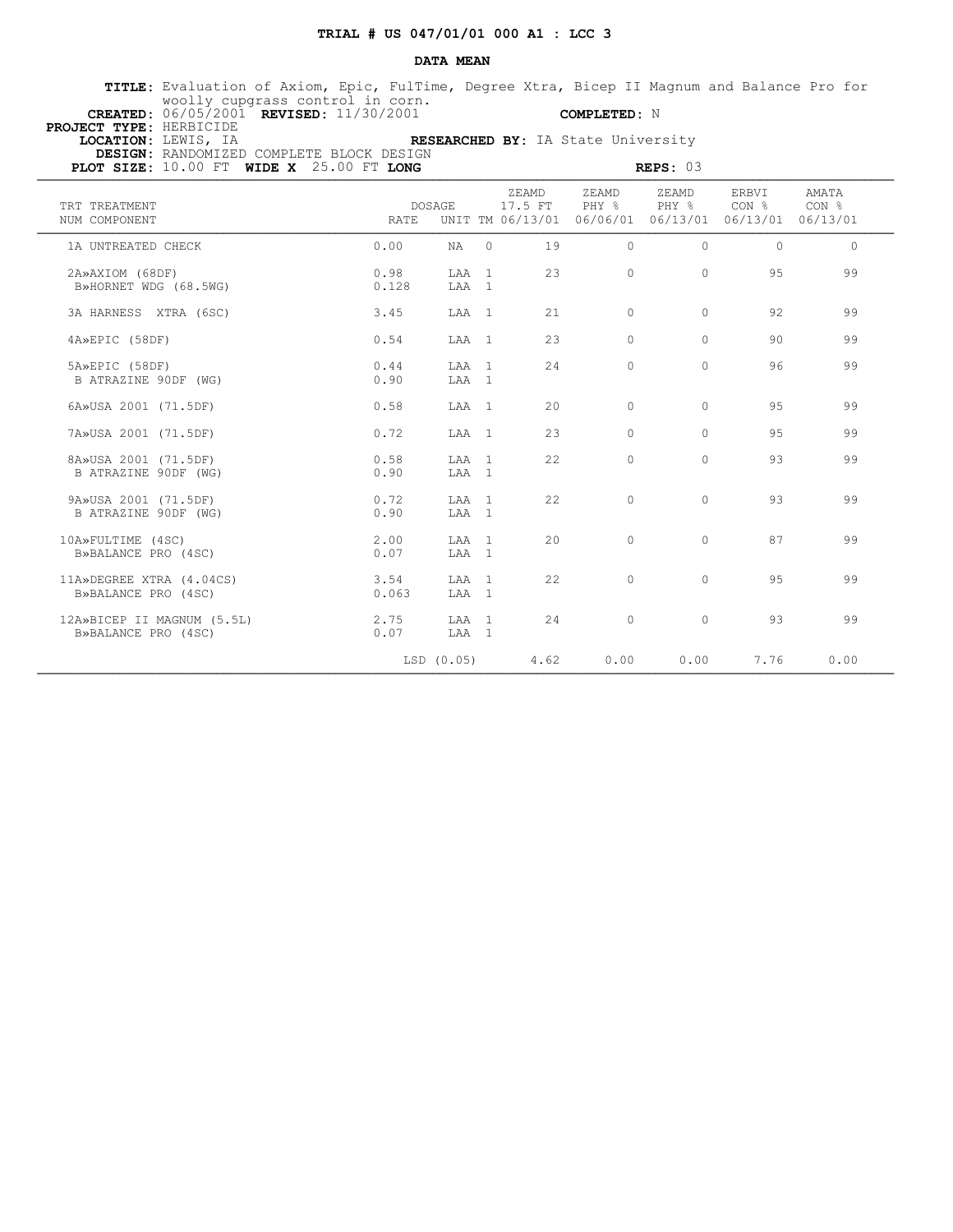## **TRIAL # US 047/01/01 000 A1 : LCC 3**

#### **DATA MEAN**

 **TITLE:** Evaluation of Axiom, Epic, FulTime, Degree Xtra, Bicep II Magnum and Balance Pro for woolly cupgrass control in corn.

 **CREATED:** 06/05/2001 **REVISED:** 11/30/2001 **COMPLETED:** N  **PROJECT TYPE:** HERBICIDE

B ATRAZINE 90DF (WG)

B»BALANCE PRO (4SC)

B»BALANCE PRO (4SC)

B»BALANCE PRO (4SC)

**RESEARCHED BY:** IA State University  **DESIGN:** RANDOMIZED COMPLETE BLOCK DESIGN

 **PLOT SIZE:** 10.00 FT **WIDE X** 25.00 FT **LONG REPS:** 03 **REPS:** 03 **@HEAL REPS:** 03 **@HEAL REPS:** 03 CHEAL ERBVI AMATA CHEAL ERBVI TRT TREATMENT **CONFIDENT** DOSAGE NUM COMPONENT RATE UNIT TM 06/13/01 06/26/01 06/26/01 06/26/01 07/12/01 1A UNTREATED CHECK 0.00 NA 0 0 0 0 0 0 2A»AXIOM (68DF) 0.98 LAA 1 99 93 99 99 90 B»HORNET WDG (68.5WG) 3A HARNESS XTRA (6SC) 3.45 LAA 1 99 77 99 99 68 4A»EPIC (58DF) 0.54 LAA 1 99 94 98 99 90 5A»EPIC (58DF) 0.44 LAA 1 99 93 99 99 91 B ATRAZINE 90DF (WG) 6A»USA 2001 (71.5DF) 0.58 LAA 1 99 88 96 98 87 7A»USA 2001 (71.5DF) 0.72 LAA 1 99 90 98 99 90 8A»USA 2001 (71.5DF) 0.58 LAA 1 99 95 99 99 92 B ATRAZINE 90DF (WG)

9A»USA 2001 (71.5DF) 0.72 LAA 1 99 96 98 99 93

10A»FULTIME (4SC) 2.00 LAA 1 99 80 98 99 73

11A»DEGREE XTRA (4.04CS) 3.54 LAA 1 99 99 99 99 95

12A»BICEP II MAGNUM (5.5L) 2.75 LAA 1 99 90 99 99 87

LSD (0.05) 0.00 10.21 2.84 1.13 13.00